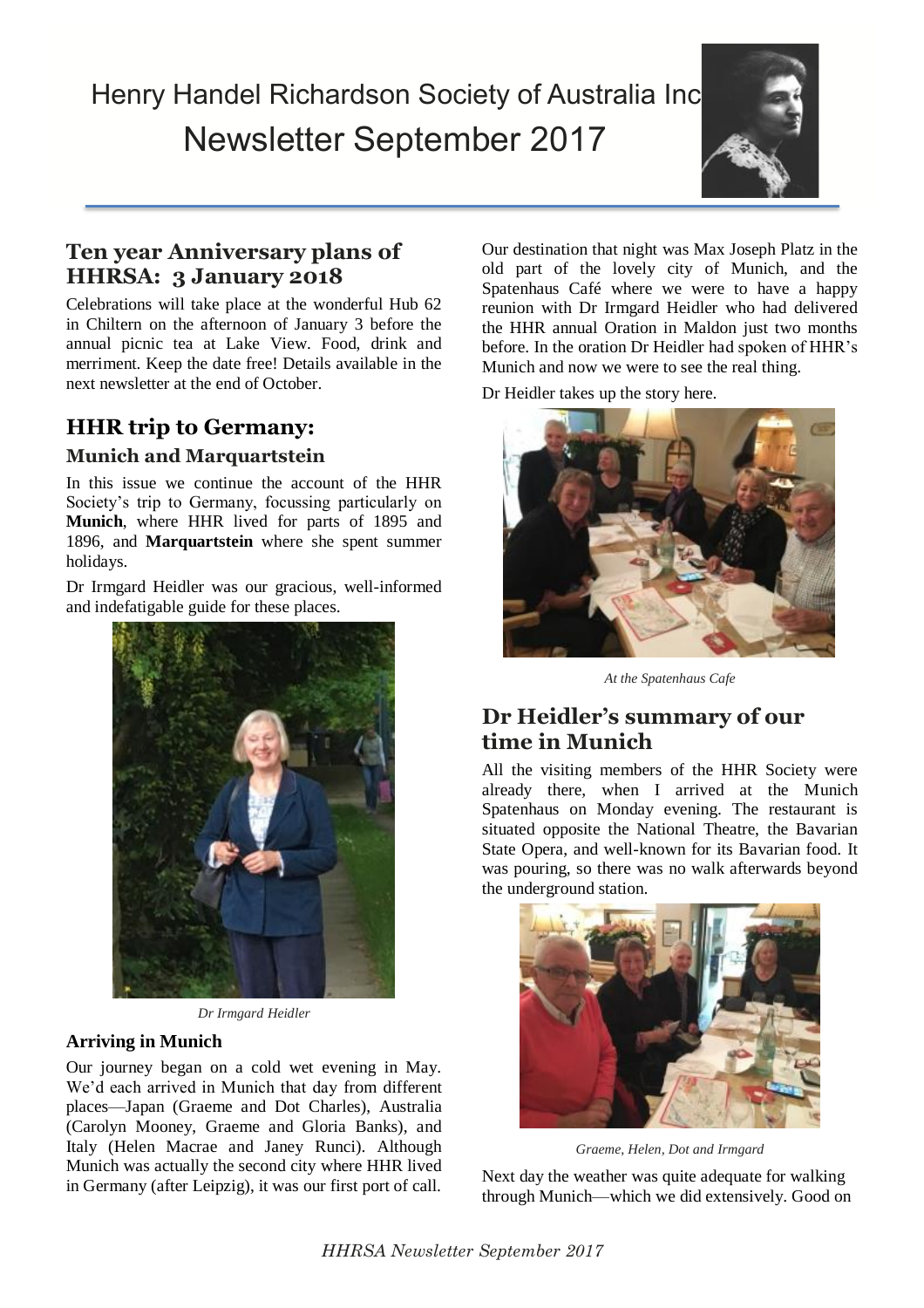you, Carolyn, Dot, Gloria, Helen, Janey and Graeme I and II! We traced the Munich of Mary, Lillian Richardson, and HHR (and J. G. Robertson and Otto Neustätter) and the houses they lived in, starting with Akademiestraße and finishing with Thorwaldsenstraße.

We looked at the music places, and also the Bohemian Schwabing and Maxvorstadt including restaurants (arriving at the Alter Simpl just in time, being very hungry) and cafés. We then went to Lillian Neustätter's places, to Prinzregentenplatz and Liebigstraße; and we visited the idyllic cemetery where Mary was buried.

#### **Our first impressions**

(*Janey Runci continues the story on behalf of the group*)

We had a small taste of what the next day would offer us when we stepped out from the café. Irmgard pointed to the building ahead of us over the expanse of the dark and wet Max Joseph Platz—the Bavarian State Opera House, a place attended many times by HHR and Lil.



*Bavarian State Opera House* 

To the left Irmgard indicated a building that had once been a café where the playwright Ibsen, whose work HHR greatly admired, is reputed to have sat and written his plays while admirers looked on, only a few years before the Richardson family lived there.

We walked the short distance up to Odeonplatz then for Irmgard to explain where we would meet in the morning. We stood on the steps of the Feldherrnhalle, the monumental loggia that forms one end of Ludwigstrasse and Irmgard pointed down to the triumphal arch at the other end of the wide boulevard and said, 'That's where we'll go tomorrow. That's HHR territory.'

After all the thought and planning for this trip we had finally arrived.



*Feldernhalle on a sunny day*



*View down Ludwigstrasse*

#### **Walking the streets of HHR's Munich**

We met at the same spot the next morning and this time Irmgard read to us a passage from *The Young Cosima*, HHR's last novel.

In this passage Richard Wagner has recently and unhappily settled in Munich. His friend, the composer, Peter Cornelius eggs him on in his dissatisfaction:

*'No, my own town it's not, this cold, unfriendly place, perched up for all the winds that blow to whistle through its streets. And oh, these streets, these endless, shabby, monotonous streets – Amalien, Turken, Theresien, Gabelsberger or whatever else their names may be—one so like another that you never know which you're in… and what's more don't care. Merely to have to walk through them, between their rows of scabby houses, sends your heart into your boots. Yet, tell me, can one good word be said for Ludwigstrassethis pompous, pretentious Ludwigstrasse!-which the people here think so much of? I doubt it.'*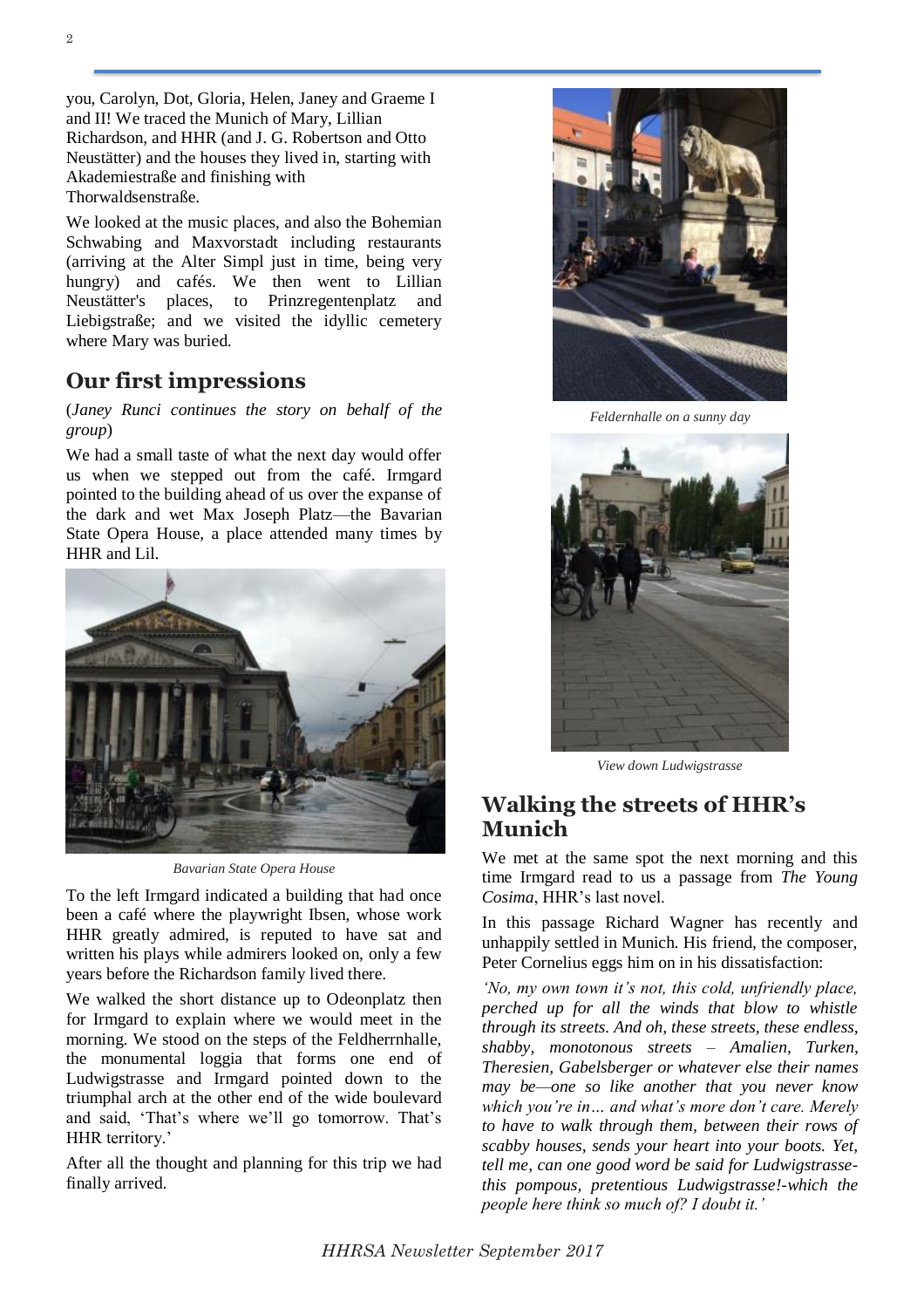

*Irmgard reading from 'The Young Cosima'*

We were certainly cold that day as we walked each of these streets so disparagingly mentioned in the novel, but we were entranced by what we saw, and Irmgard, our untiring guide, was eager for us to see as much as possible. She took us to the places where the Richardsons and the Neustatters lived and worked and relaxed. We were immersed in the bohemian world of the Schwabing district, including the haunts of musicians, writers and artists during HHR's time there, such as the Alter Simpl café and Café Luitpold.



*Living it up at Café Luitpold*

We went into the inner courty and of a building in Turkenstrasse that had been the site of the Eleven Executioners Cabaret, the first one in Munich, one that Lil and Ettie would have frequented.

A feature that emerged on the extensive walking tour that day was what a different place Munich was for each member of the Richardson family.

Lil came to Munich to study violin, immersed herself in the musical world and eventually married Otto Neustatter in 1900. She spent the first years of her married life there in relative prosperity with her husband and later their son, Walter (father of Angela and Patrick).



*Lil and Otto's home in Possarstrasse, with a view to Prinzregentzplatz*

HHR, on the other hand, lived in Munich for only a short time, first with Mary and Lil, rather unhappily it seems, from May to December 1895 in the months before her marriage. It is not known exactly which building the family occupied in Akademistrasse, but our main impression was of how much they were at the centre of things, just one block from the university, in the midst of the Bohemian Schwabing district and with the extensive English Gardens just a few minutes away.



From January to September 1986 HHR lived very happily with her new husband in a three roomed flat at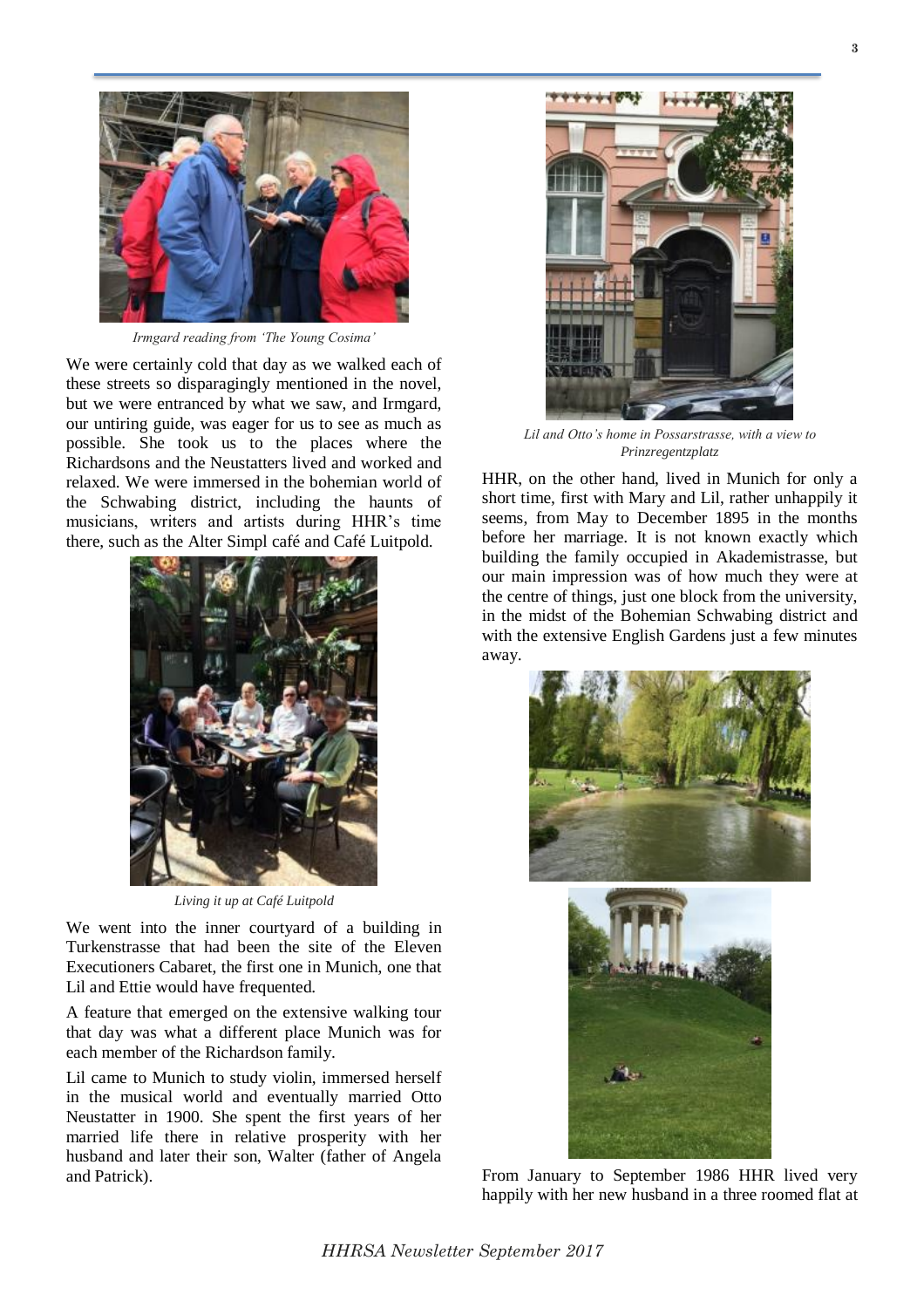4

Thorwaldsenstrasse, until JGR received a position at the University of Strasbourg and they moved there.



*Thorwaldenstrasse*

Although buildings in this area were constructed as workers' quarters, they were also popular with artists. Interestingly the Robertsons' neighbour in the adjoining flat was a composer named Edward Schilsky, a surname familiar to readers of *Maurice Guest.* As we admired what we saw as an old building Irmgard drew our attention to the fact that the Richardsons generally preferred newly built accommodation. In *Myself When Young* HHR made it very clear that she did not appreciate what she saw as the unsanitary conditions of the various pensions where they lived in Leipzig:

*Sanitary conditions were primitive, in some ways in the older houses indescribably so; bathrooms such rarities that in three years I came across but one – and it was used to store lumber in.*

Mary Richardson's time in Munich was also brief. She spent the last 18 months of her life there, supporting her daughters as always until she died and was buried in this city so far from her birthplace in Leicester, England, and her home in Australia.



*Mary Richardson née Bailey*

We visited Mary's burial place (see Graeme Charles' account below), unmarked because of bombing in WW2. It was a relief to learn that at least she spent her

last months in better accommodation than in Akademistrasse. This time she and Lil lived in Galeriestrasse, a privileged area with ready access to the Hofgarten.



*Hofgarten*

#### **A reflection on the burial place of Mary Richardson in Munich – by Graeme Charles**

For me, one of the most moving places we visited in Germany, has to be the burial place in Munich of HHR's mother, Mary Richardson. Mary died in November 1896; according to Olga Roncoroni, 'from peritonitis following on the appendicitis for which at that time no operation was considered feasible'. She was buried in the Alter Nordfriedhof (Old North Cemetery) in Maxvorstadt, Munich, which is no longer a functioning cemetery, but is retained as a walled park. Many of the graves have no monument or other means of identifying exactly whose remains lie where.



*Alter Nordfriedhof in Maxvorstadt, Munich*

However, Irmgard Heidler, our wonderful guide in Munich had been able to establish where Mary's unmarked grave was, at least approximately, and so it was that our group were able to visit the site and spend a little time pondering the significance of the occasion. We wondered how many people had visited her grave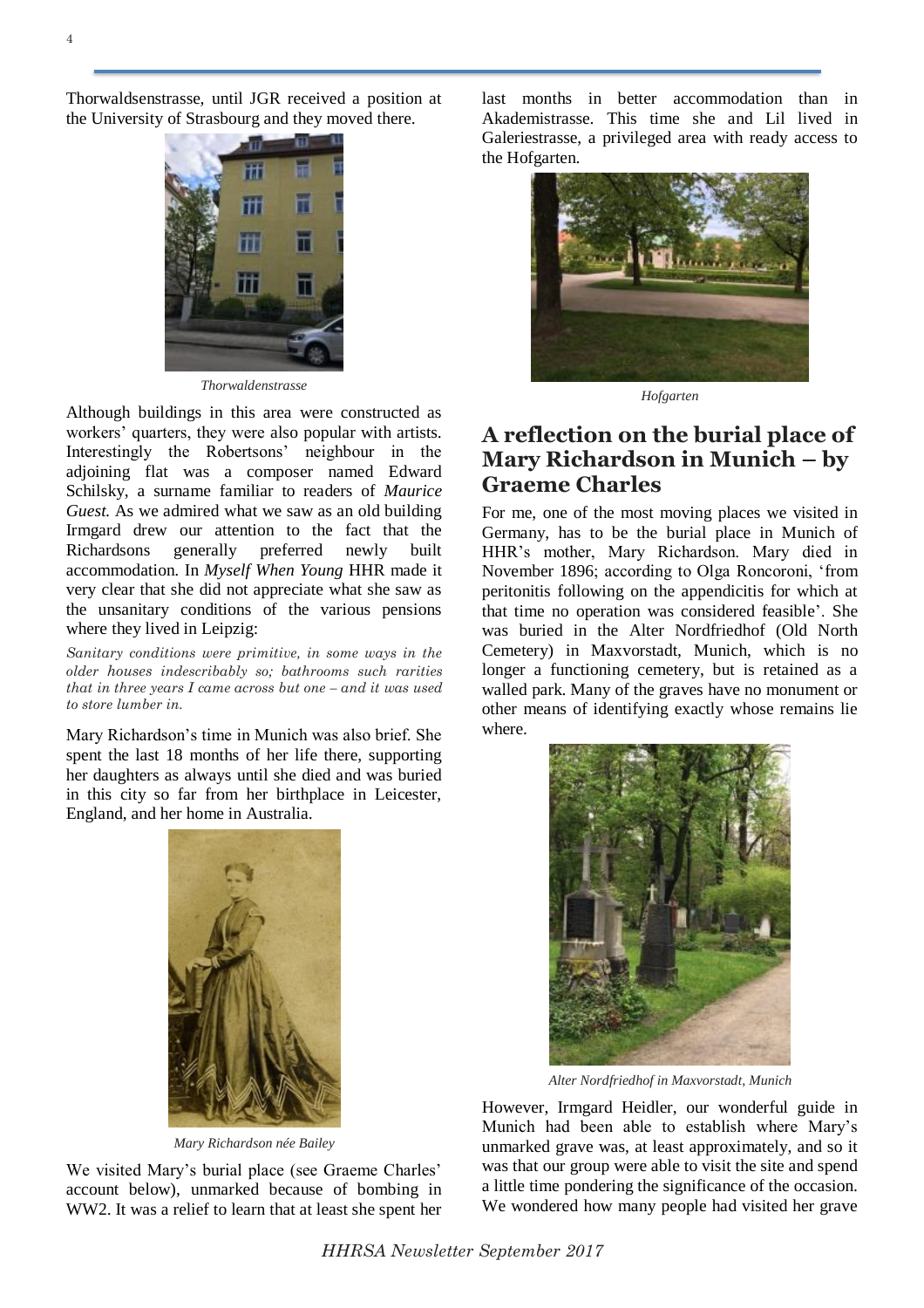between the time of her burial and May 2017 and were pleased that we had been able to do so, albeit 120 years on.

*Dot Charles lays a posy on Mary Richardson's grave; Graeme Charles in blue jacket*

The visit to Mary's grave got me thinking about the far-flung nature of the resting places of HHR, her parents and her only sibling Lil. Could there be another family of four people whose burial places are located so far apart? I guess there is, but for the record, HHR, as we know, had her ashes scattered at sea off Hastings, England. Her sister was buried in Rhandir Head Cemetery, Llanfairfechan, which is near Bangor, North Wales. Lil prior to her death had been a patient in Bryn Y Neuadd hospital, Llanfairfechan. What was she doing in northern Wales? During World War II, Summerhill, the school that Lil and her second husband, A. S. Neill, had started, was relocated from Leiston, Suffolk on the east coast of England to Blaenau Ffestiniog in north west Wales, because of the threat posed by German bombing raids.

Much earlier of course, their father Walter Lindesay Richardson had died whilst the family were living in Koroit, in Victoria's western district, and was buried in Tower Hill Cemetery. Last year some members of the Society visited his grave, which is marked. The cemetery overlooks farmland with Bass Strait in the background, and as far as cemetery locations are concerned is quite picturesque.

Our visit to Mary's lonely burial site in far away Munich aroused a feeling in me that I didn't quite understand then, and still don't now. However, I did find myself recalling what must surely be some of the greatest closing lines to any novel ever written, those of George Eliot as she concluded her masterpiece, 'Middlemarch'. How appropriate they are when we think about Mary's seldom visited burial place.

*For the growing good of the world is partly dependent on unhistoric acts, and that things are not so ill with you and me as they might have been, is half-owing to the number who lived faithfully a hidden life, and rest in unvisited tombs.*

## **A Day in the Country at Marquartstein: Dr Heidler's Summary**

On Wednesday the weather was even better, and we left by train for our recreative day in Marquartstein, returning only at night. HHR and Lillian with families stayed there for many summers in the first decade of the last century, and Lillian quite often went there just for a weekend. We passed the villa of Richard Strauss- -and his wedding chapel and went up the Hochplatte by chair lift for a view of the Bavarian mountains. Our mood was relaxed and happy.

#### (*Janey Runci continues for the group*)

Our day in Marquartstein was indeed a 'recreative day' as Irmgard mentioned in her report. We took the train from Munich to Ubersee and then a local bus that wound its way through fields to the small, quiet village surrounded by mountains, some of them capped with snow.

We walked over the bridge to the older part of the town where HHR and Lil stayed. Irmgard showed us a café that Ettie and Lil had frequented.







*Walter Richardson's grave in Koroit with Graeme Charles and Helen Macrae*

Australia, Germany, England, Wales. Four different burial places for this small family, none of them even buried in the same country, let alone the same grave.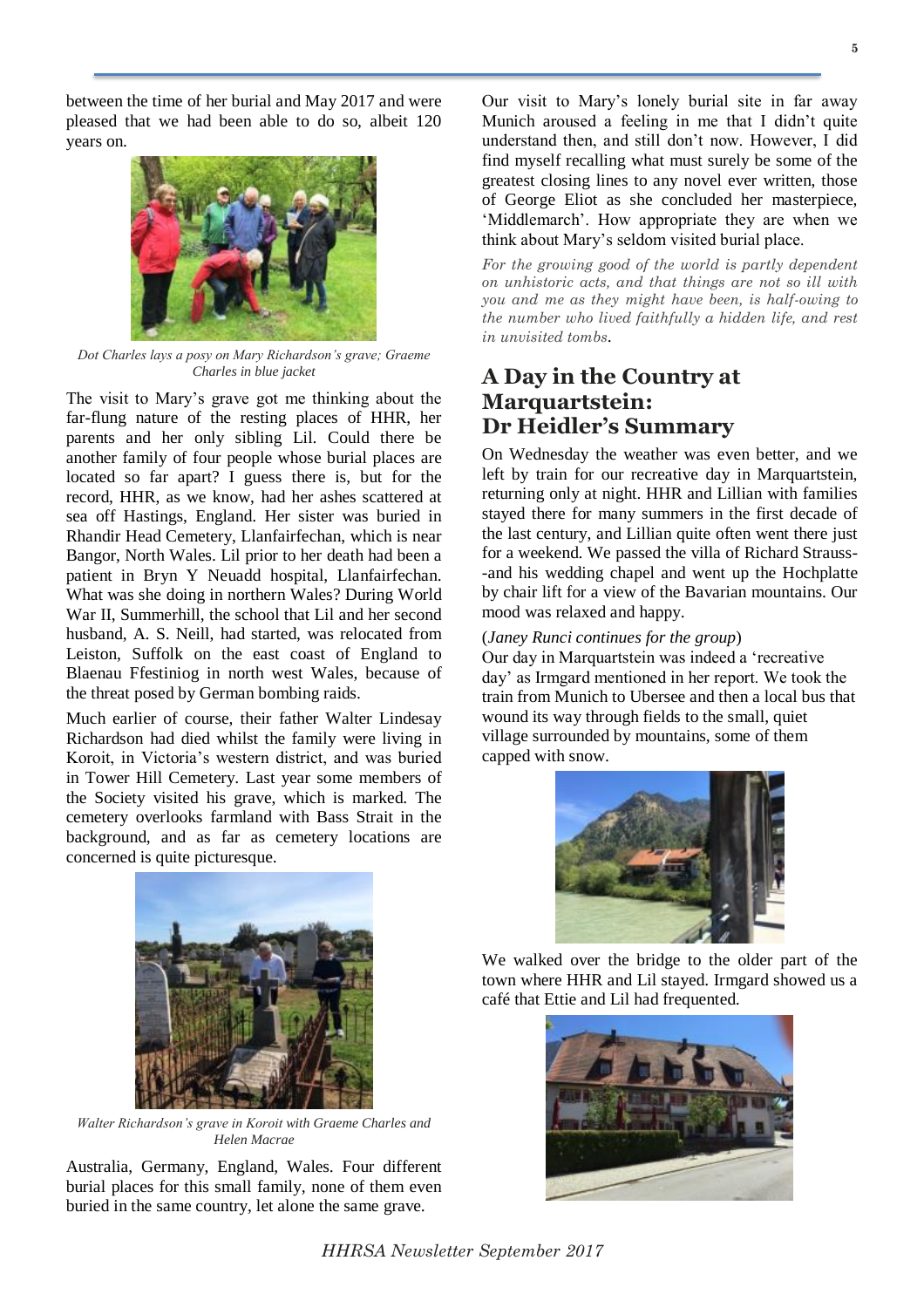Unfortunately that cafe was closed, but we were more than happy with the sunny garden balcony of the café where we ate, with the river down below and the mountains around, the blossoms out, blackbirds singing and small deer in the adjoining field.

After lunch we walked up the steep streets, pausing at the home of Richard Strauss while Irmgard gave us more information, both about Strauss and HHR and LIL. Strauss lived in Marquartstein in the time when HHR and Lil came to this idyllic mountain village for holidays, both while HHR lived in Germany and after she'd moved to England.



*Richard Strauss house* 

It was here that Strauss wrote his one act opera, *Feuersnot* (Need for fire)—a bawdy and erotic satire on Munich. It came out in November 1901 at the Dresden Court Opera and just one year later HHR and Lil were playing it, reminding some of us of the way the Richardson sisters as young girls in Maldon procured copies of the latest Gilbert and Sullivan operas to perform with the Calder sisters. This small town would clearly provide a haven for artists and writers.

We walked then up to a castle and a chapel on a hill, accompanied by the sound of goats' bells, taking one of the many walking tracks that HHR walked.





Irmgard had arranged for a local historian to meet us. Not only did he give us information about the chapel where Strauss was married but he drove us to the place where we took the the chairlift, conscious as we swayed up through the trees, only the sound of the stream below us, that HHR would have walked this steep climb.



*On the chairlift*

A network of trails branched out on the Hochplatte. It was not hard to imagine HHR setting out on these trails.